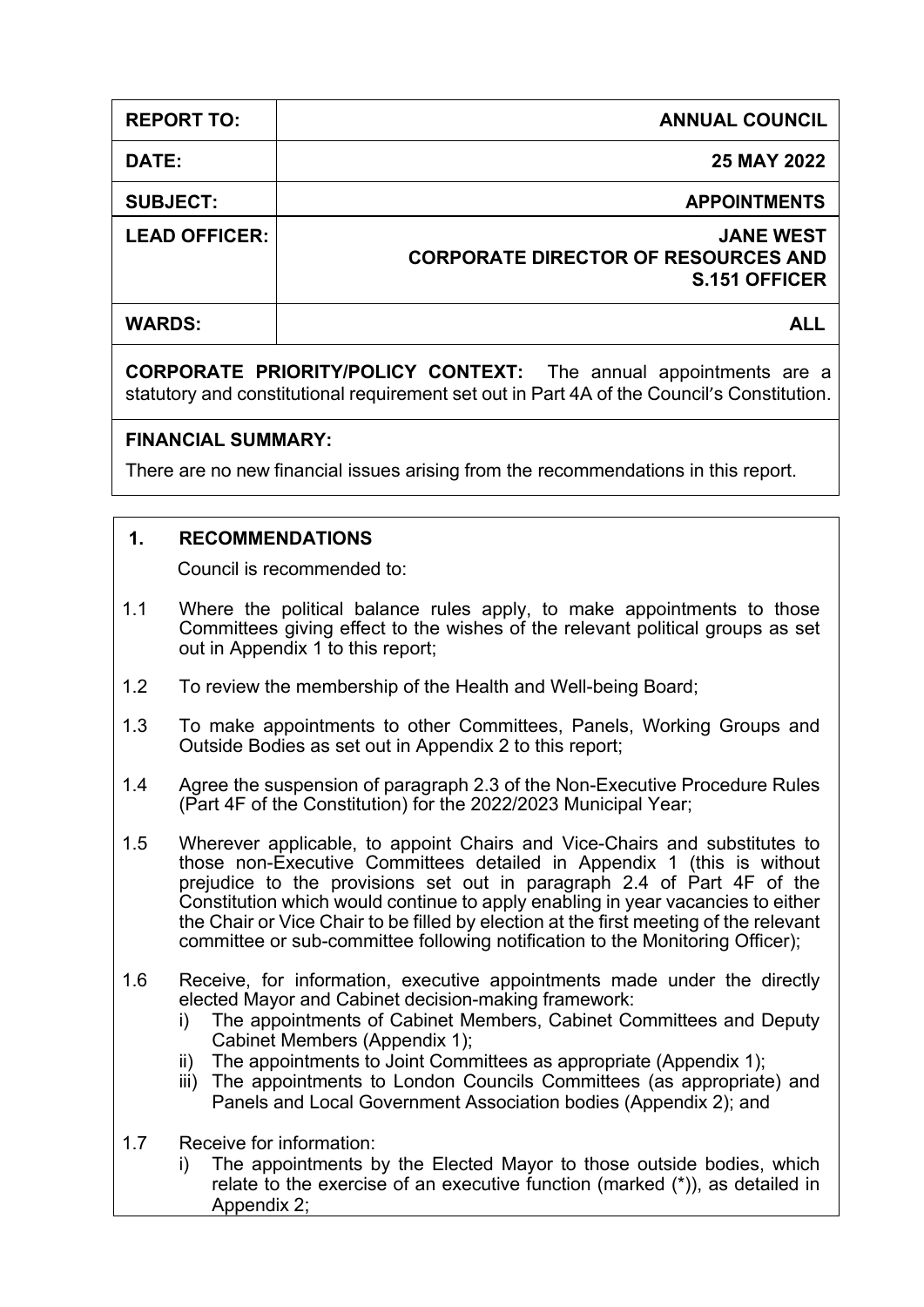- ii) The appointments of Leader of the Opposition and Shadow Cabinet (Appendix 1); and
- iii) The appointments of political party group officers (Appendix 1)
- 1.8 To authorise the Monitoring Officer to update the Constitution in respect of decisions arising from this report.

*Note: Appendices 1 and 2 are to follow and will be published separately in advance of the meeting.*

## **2. EXECUTIVE SUMMARY**

- 2.1 This report fulfils the requirement for the Council to make appointments to various committees and other bodies. This includes making appointments after reviewing and determining the representation of different political groups on certain committees giving effect to the wishes of the political group allocated the seats.
- 2.2 This report also sets out the following: appointments to other committees and bodies and, where applicable, appointments of Chairs and Vice-Chairs and substitutes.

### **3. APPOINTMENTS**

- 3.1 This report follows on from a report also to be considered by Members at the Annual Council Meeting on 'Political Balance of the Council and Composition of Committees'. That report deals with the Council's duty to review and determine the representation of different political groups on certain committees and allocate seats.
- 3.2 This report is concerned with the subsequent duty to make appointments to those committees, giving effect to the wishes of the political groups allocated the seats. The appointments, including the appointment of substitutes (if applicable) are set out in Appendices 1 and 2. The wishes of the party-political groups represented on the Council are listed in the attached appendices and are marked 'For agreement'.
- 3.3 This report is also concerned with all other appointments Full Council has to make or is being asked to note as set out in Appendices 1 and 2.

### **4. COMMITTEES APPOINTED BY COUNCIL SUBJECT TO POLITICAL BALANCE**

- 4.1 Annual Council is responsible for making appointments to the Health and Wellbeing Board (HWB), but political balance rules do not apply. The Executive Mayor has a statutory entitlement to be a member of the HWB and to also nominate at least one Councillor. The Constitution (Part 2, Article 8) stipulates the membership of the HWB but it is not possible to comply with those requirements as there is no longer "a Majority Group" or "a Minority Group" of the Council.
- 4.2 Accordingly, Members are asked to review the membership of Councillors on the HWB. Other than the statutory rights of the Executive Mayor, there are no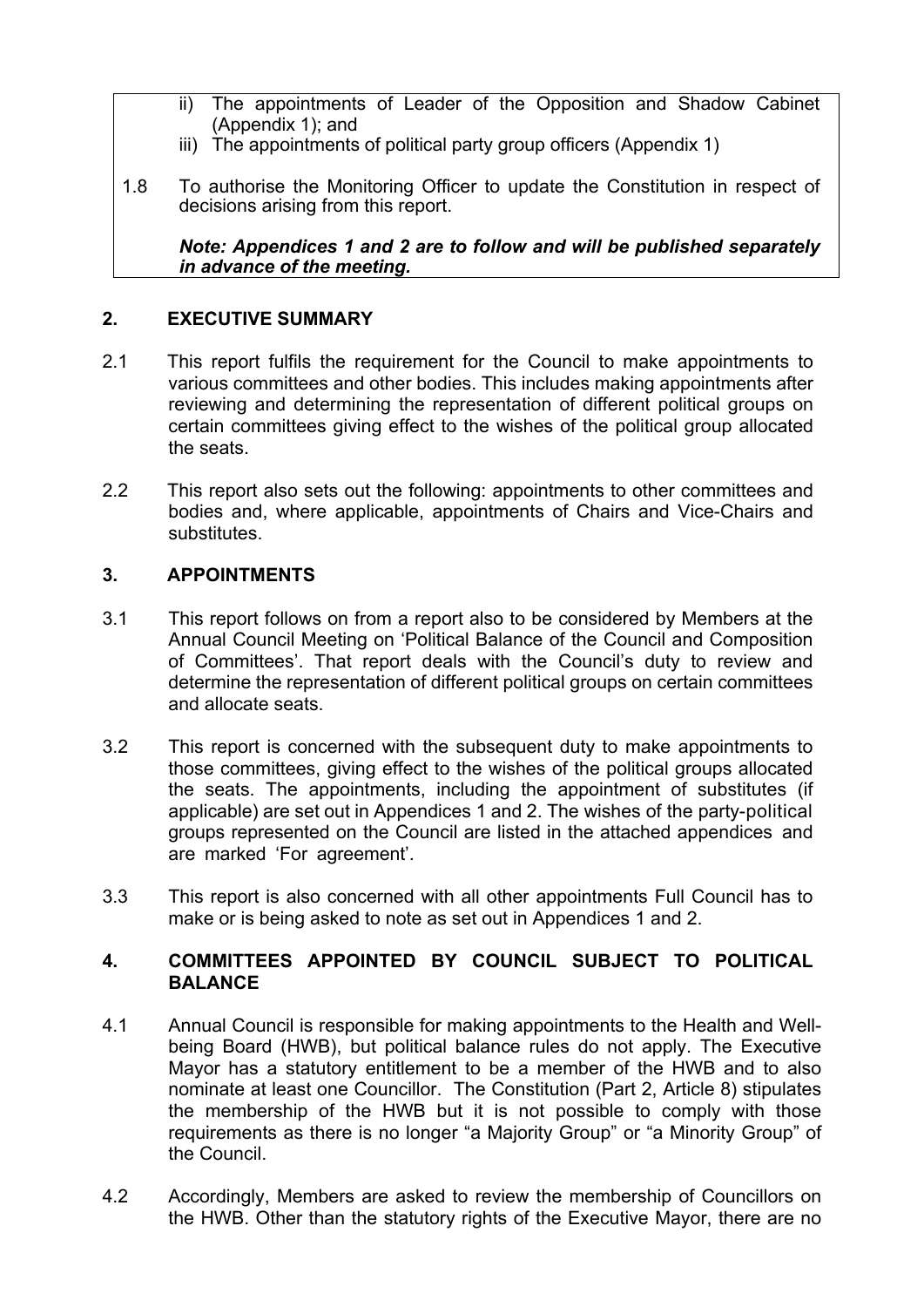specific rules which apply to this aspect of the Board's membership. The discretionary powers Members have are broad.

### Corporate Parenting Board

4.3 Although the Corporate Parenting Board is not established as a formal committee of the Council, its terms of reference are included in the Constitution (Part 6E) and it has been re-established annually since 2007 as an informal advisory body to the Cabinet Member with responsibility for Children's Services and provides that five Members of the Administration, including, and to be chaired by, the Cabinet Member with responsibility for Children's Services, and two members of the Opposition will form the composition of the Board.

#### Executive Appointments

- 4.4 In accordance with Article 7 of the Council's Constitution, the power to make Executive Appointments is reserved to the Mayor of the Council under the 'Directly Elected Mayor and Cabinet' model of decision making. This includes positions such as Cabinet Members and portfolios, Cabinet Committees and Joint Committees exercising Executive functions.
- 4.5 Those Executive appointments made by the Mayor of the Council are listed in Appendices 1 and 2 appointment schedules and are marked 'For information'.

### Party Political Appointments

- 4.6 In accordance with Part 4A and Part 6A of the Council's Constitution, Annual Council is also asked to receive for information, those appointments made by political parties represented on the Council.
- 4.7 Those appointments are also detailed in the appendices' appointment schedules attached to this report and are marked 'For noting'. Council is asked to note those appointments.

#### External Appointments

- 4.8 Appointments to outside bodies are made for four years following local elections. Annual appointments in following years are restricted to those organisations that require annual appointments or where Members are unable to continue their membership.
- 4.9 In respect of Executive appointments to outside bodies, Article 4.1 (g) of the Constitution provides that the Mayor and Cabinet or the Monitoring Officer, after consultation with the relevant Cabinet Member, may make appointments to outside bodies as necessary during the year. In respect of non-Executive appointments, the General Purposes Committee or the Monitoring Officer, after consultation with the Chair of the General Purposes Committee, may make appointments to outside bodies as necessary during the year.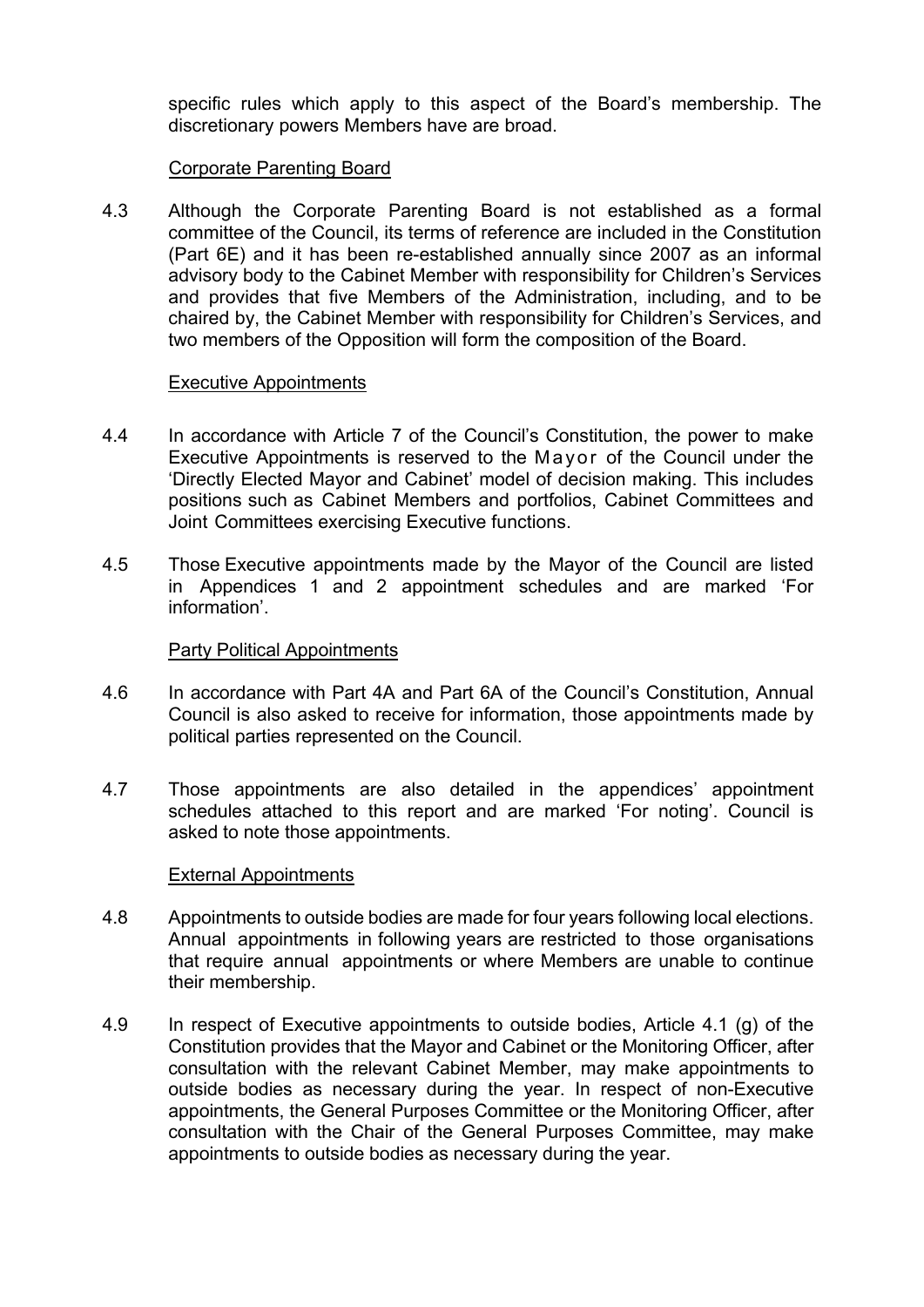### Appointment of Chair and Vice-Chair Positions

- 4.10 Over the last two years, for covid-related reasons, with the exception of the Licensing Act Sub-Committee, Chairs and Vice-chairs were appointed by Annual Council instead of being appointed at the first meeting of each committee. For different reasons, because on some committees the Labour and Conservative Groups have the same number of Members, Full Council is therefore recommended to consider suspending the Constitution (i.e. Part 4F, Non-Executive Procedure Rules, para 2.3) so that Chairs and Vice-chairs are appointed by Annual Council instead.
- 4.11 This is without prejudice to the provisions in paragraph 2.4 of Part 4F of the Constitution which provides that in the event of an in-year appointment to the position of Chair or Vice Chair, this may continue to be filled at the first meeting of the relevant committee or sub-committee following notification to the Monitoring Officer.

### Sub-Committees

4.12 As soon as possible after Full Council has appointed to committees, committees who have sub-committees are required in turn to review political balance, allocate seats and make appointments in accordance with the wishes of political groups in respect of their own sub-committees.

# **5. LEGAL IMPLICATIONS**

- 5.1 The law relevant to political balance and composition of committees is explained and applied in an earlier report of the same title to be considered by Members before this report.
- 5.2 By sections 101 and 102 of the Local Government Act 1972 the Council has the power to arrange for its functions to be discharged in a number of different ways. These include by appointing committees.

# **6. FINANCIAL AND RISK ASSESSMENT CONSIDERATIONS**

6.1 There are no new financial implications arising from the recommendations in this report.

| <b>CONTACT OFFICER:</b> | <b>Colin Sweeney</b>                              |
|-------------------------|---------------------------------------------------|
|                         | Senior Democratic Services and Governance Officer |
|                         | (Cabinet)                                         |
|                         | 020 8726 6000                                     |
|                         | colin.sweeney@croydon.gov.uk                      |

# **APPENDICES TO THIS REPORT**

- Appendix 1: Appointment Schedule: Appointments to Main Council **Bodies**
- Appendix 2: Appointment Schedule: Appointments to all other